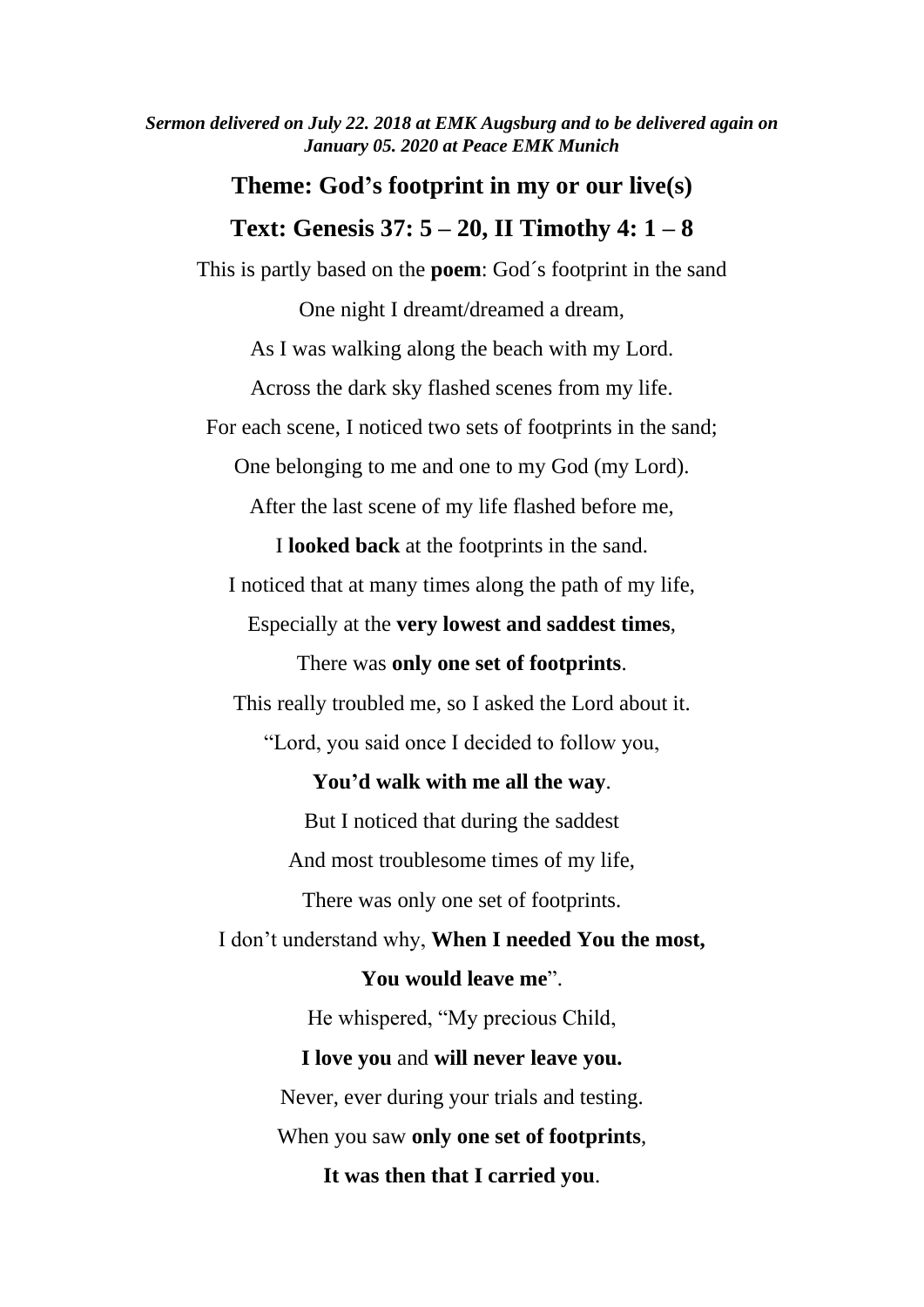This poem sets the right tone and premise to my sermon today. To *closely observe the footprints* of God in one's life, one has to **look back (reflect, ponder)**, count the blessings, the testimonies, the numerous times or occasions God guided, intervened in our lives, the several times He shepherded us and brought about many uncountable breakthroughs.

He says in His word; "I will never leave you nor forsake (fail) you" – *Hebrews*  13:5b. He again says, "When thou passeth through the waters, I will be with thee: and through the rivers, they shall not overflow thee: When thou walketh through the fire, thou shall not be burned: neither shall the flame kindle upon thee." – *Isaiah 43:2*. We observe and infer from Scripture that the latter part of this prophecy was fulfilled in *Daniel 3:20-25*. Here, we notice king Nebuchadnezzar publicly confessing that he sees another man like the son of man/God walking in the fire with the three (3) other condemned men (Shadrach, Meshach  $\&$ Abednego). The other parts are manifested in the Exodus of the Israelites from Egypt to the Promised Land where and when they had to cross the Red Sea, etc – *Exodus 13:17, 18; 14:10-14, 21*. In another tale, we are told of Daniel been placed in the den full of extremely hungry Lions, albeit nothing untoward happened to him in there. Lions that hitherto would have devoured him, now became friends with him in the den – a clear sign of a hidden God or the footprint of Elohim being manifested in Daniel's life right there in the Lion´s den. Thus, another vivid way to know the presence of God's footprint in our lives is through an intensive *combing of His word, the Holy Scriptures*, *meditating and depending on His word.*

**Every believer** can therefore **trace God's footprint in his/her life**. Something which continues to be a *wonder & mind boggling* at least in my opinion is how & why the Book of Esther finds itself as part of the Holy Scripture - One cannot find any mention of God in the entire book. There is therefore here, what I term as "a hidden God" – a God behind all the happenings or behind the scenes. The enormous favour we read of (bestowed on Esther, Mordecai and the Jews) all emanated from God – *Esther 5: 1-4*. Based on this and other stuff which usually occur in our lives and nature, one can confidently assume or say that one cannot sometimes observe the footprint of God in the moment. Nonetheless, a flashback will reveal the directions, guidance and shepherding of God especially as it also occurred here in the book of Esther. Such things also occur in our daily lives. We sometimes or usually or oftentimes don't see or realise the footprints or hand of God at all or immediately but by faith we know and believe He is walking with us and hence directing our paths even as His word assures and confirms same: ("For I know the **plans I have** for you, declares the Lord, plans of good and not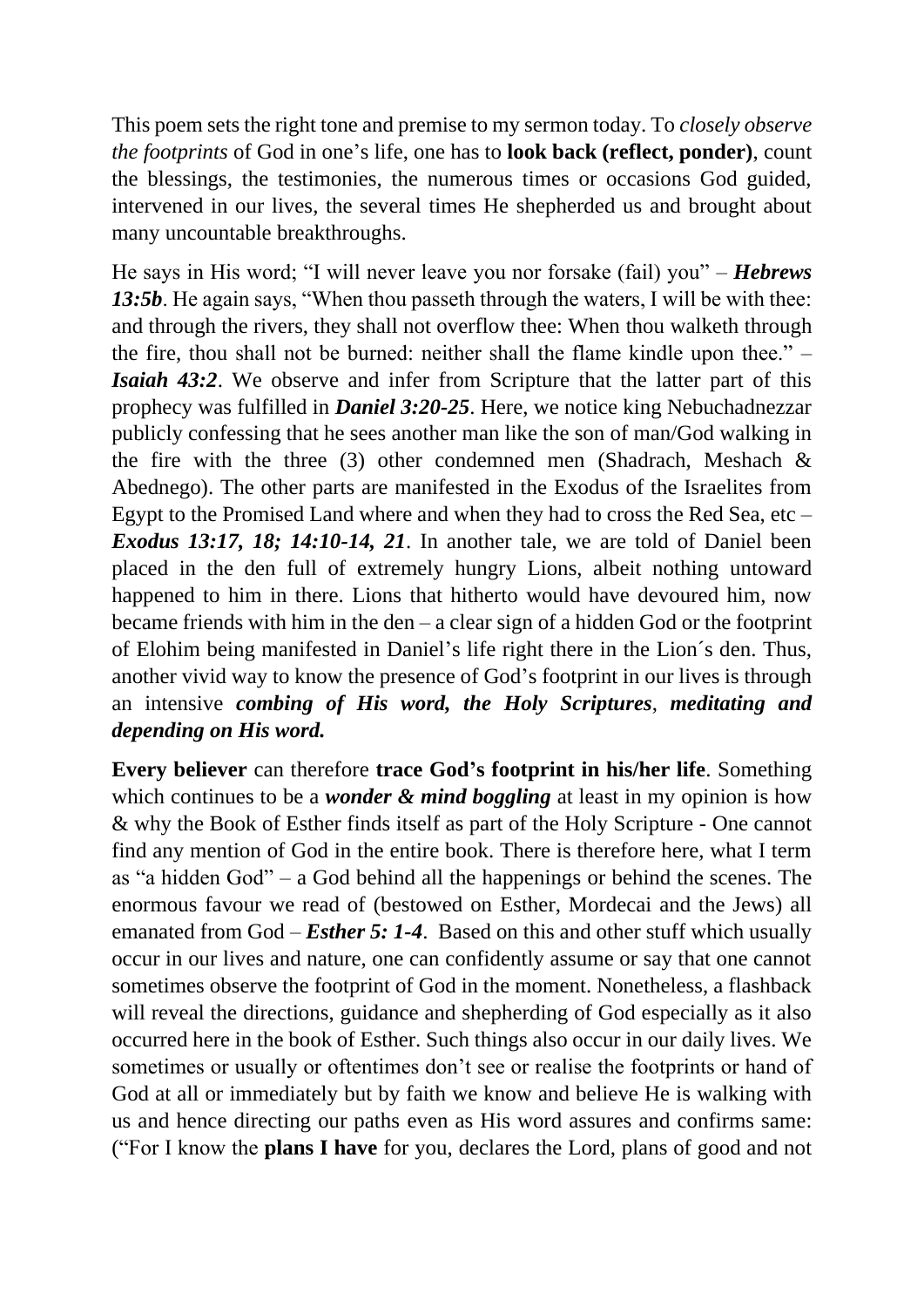of evil to bring you to an expected end" – *Jeremiah 29:11*). Thus trusting God makes or allows Him to direct our path  $\rightarrow$  His footprints in our lives!

God's spirit guides and directs us as Christians. He speaks to us in a still quiet voice, telling us this is the right way, follow or pursue it. In *Psalm 77:19, 20*  $\rightarrow$ We ultimately know for sure that God leads us but understanding how He leads us is key; He does speak or appear to us. Howbeit, we often don't see His Footprints at all!

Nehemiah found himself leading the rebuilding of the walls and the church in Jerusalem. He went through some difficult opposition, ridicule among others. He however, succeeded because he always knew God was directing his footsteps though at some time he wasn't certain if God was still with him or not – *Nehemiah 8:10.* Regardless, he continued to encourage himself and by extension the entire population of Israel since he believed God was solidly behind them in their enterprise.

In the story of Joseph (the first reading), as most of us are aware of, we observe God's divine presence in Joseph's life especially when he was seventeen years old and was having many great and good dreams from God. We might be tempted to say that God wasn't with him when He allowed his brothers to succeed in selling him into slavery. We would however, of course completely change our story when we finally see at the end of the tale that he rose to become the second in command, the Prime Minister so to speak in a foreign Land. I believe Joseph himself would have wondered if God's footprint was absent in his life the moment he was captured into slavery. He would have thought for a moment that God's presence, power and direction had disappeared from him. Albeit, the moment he began excelling in Potiphar's house, he would have certainly reflected on his path to that success story and would have for sure concluded that God had never ever departed from him/left him and that His footprints has directed him to his present position. In fact, Jacob while running away from his brother Esau encountered God at where we now know as Bethel. Indeed he reflected, recounted and inferred that God's footprint was ever present in his life especially as that period was a challenging time in his life. Definitely, Joseph while in prison would have sometimes thought that he was suffering alone and that all the footprints he sees at those difficult and challenging moments were only his own. Obviously, his release and subsequent reinstatement into a position of much prominence would have made him rethink his previous position of God neglecting him. On that basis, I urge us all to always take a deep flash back and look at God's interventions in various aspects of our daily endeavours.